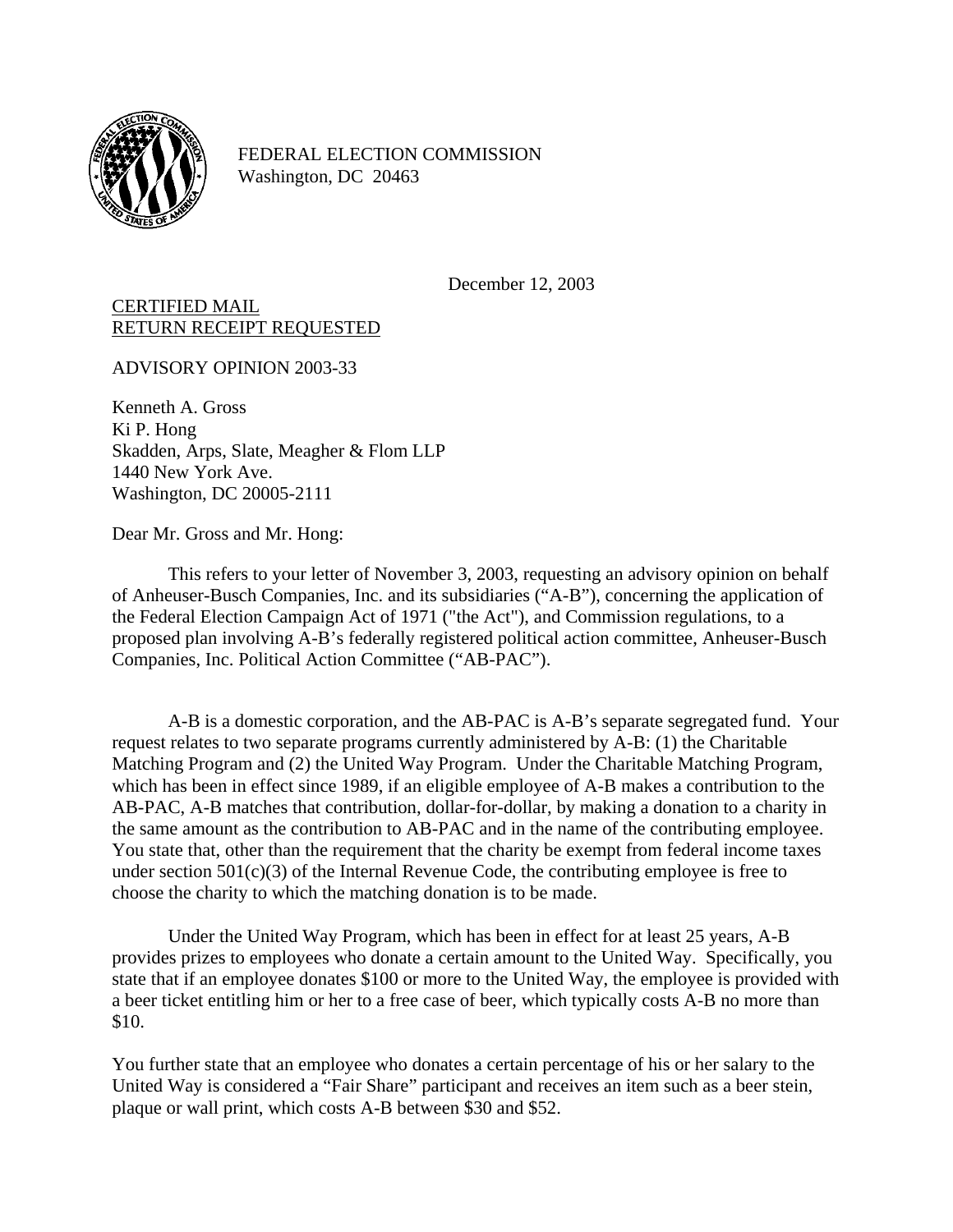AO 2003-33 Page 2

 You state that, prior to 2002, there was no interaction between the Charitable Matching Program and the United Way Program, meaning that an employee that designated the United Way to receive his or her charitable match under the Charitable Matching Program would not have the amount of the charitable match counted toward the thresholds for qualifying for prizes under the United Way Program. In 2002, however, A-B started to count such charitable matching contributions made to the United Way, along with the employee's direct contributions to the United Way, toward those prize thresholds.<sup>1</sup> Consequently, an employee who makes a contribution to the AB-PAC and designates the United Way under the Charitable Matching Program receives two benefits  $- (1)$  a matching contribution in the employee's name to the United Way and (2) a prize under the United Way Program.

 The Act prohibits a corporation from making contributions or expenditures in connection with any Federal election. 2 U.S.C. 441b(a). However, the Act excludes from the definition of "contribution or expenditure," those costs that are paid by the corporation for "the establishment, administration, and solicitation of contributions to a separate segregated fund to be utilized for political purposes" by the corporation. 2 U.S.C. 441b(b)(2)(C). Although Commission regulations provide that a corporation may use its general treasury monies to pay the expenses of establishing and administering such a separate segregated fund ("SSF") and of soliciting contributions to the SSF, the regulations also state that a corporation may not use this process "as a means of exchanging treasury monies for voluntary contributions." 11 CFR 114.5(b). In this respect, the regulations specify that a contributor may not be paid for his or her contributions through a bonus, expense account, or other form of direct or indirect compensation. 11 CFR 114.5(b)(1). The Act and Commission regulations allow a corporation, or an SSF established by a corporation, to solicit voluntary contributions to the SSF from the corporation's stockholders, its executive and administrative personnel, and their families. 2 U.S.C.  $441b(b)(4)(A)(i)$ ; 11 CFR 114.5(g)(1). Any solicitation of these persons for contributions to the SSF must meet certain requirements. *See* 11 CFR 114.5(a), and, in particular, 11 CFR  $114.5(a)(5)$ .

 The Commission has previously approved charitable matching programs similar to the Charitable Matching Program described in your letter. *See* Advisory Opinions 2003-4, 1990-6, 1989-9, 1989-7, 1988-48, 1987-18, and 1986-44. [2](#page-1-1) These past opinions have all allowed corporations to match contributions made to their SSFs with donations to charities under certain conditions. The Commission has viewed the costs of such a matching program as solicitation expenses related to fundraising for its SSF. 2 U.S.C. 441b(a) and 441b(b)(2)(C). Given that under the Charitable Matching Program no individual contributor to the SSF would receive a financial, tax, or other tangible

<span id="page-1-0"></span><sup>&</sup>lt;sup>1</sup> You state that, pending to outcome of this advisory opinion request, A-B has ceased its practice of counting the Charitable Matching Program donations it makes to the United Way toward the United Way Program prize thresholds.

<span id="page-1-1"></span><sup>&</sup>lt;sup>2</sup> See also Advisory Opinions 1994-7, 1994-6 and 1994-3, where the Commission considered and approved the use of matching charitable contribution plans for employees who are only solicitable under the twice yearly procedures, provided that all other Commission regulations applicable to the solicitation of these personnel (that is, employees outside the restricted class) are followed.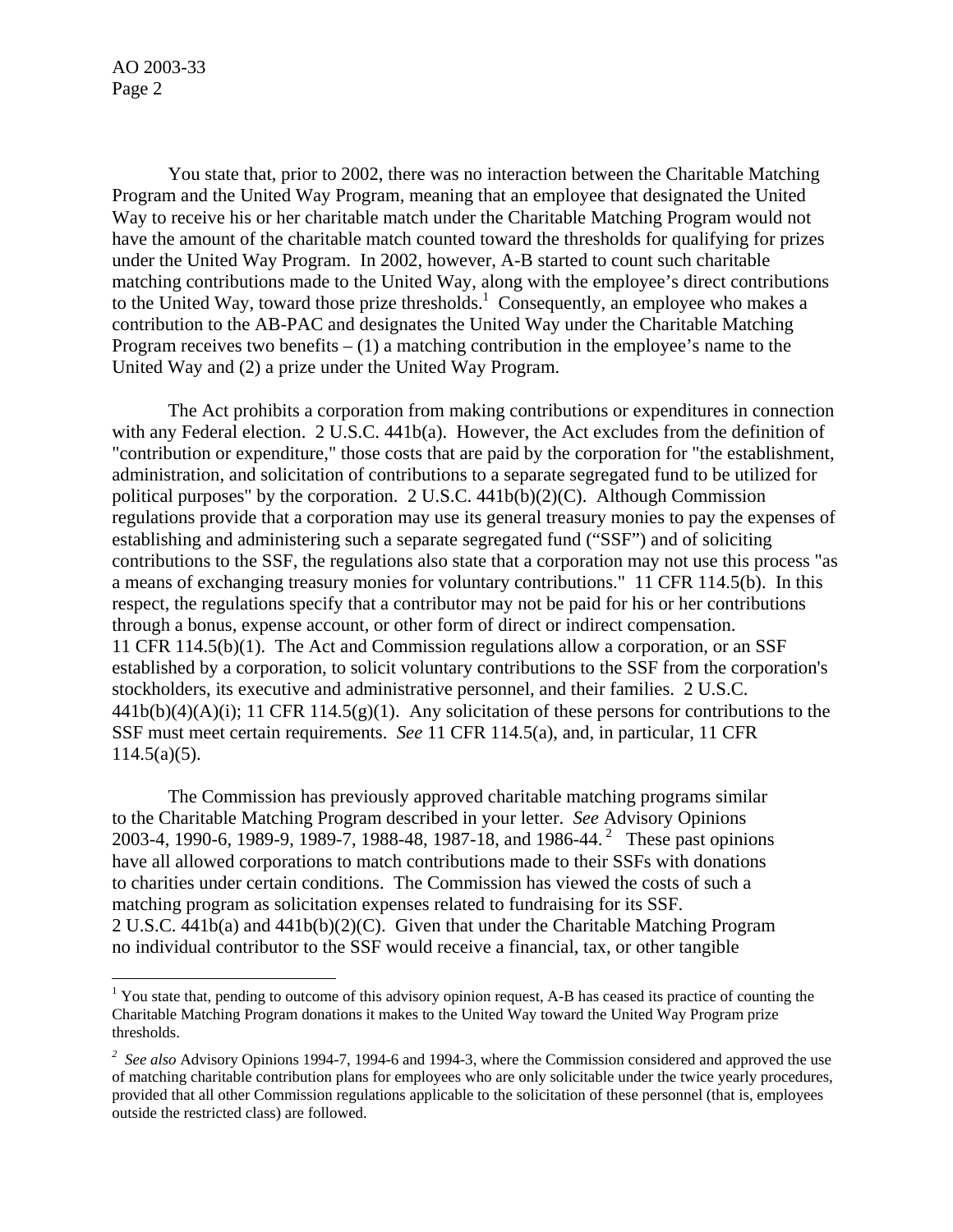AO 2003-33 Page 3

 $\overline{a}$ 

benefit from either the corporation or the recipient charities, the Commission concludes that there is no exchange of corporate treasury monies for voluntary contributions.<sup>3</sup> Provided that A-B's charitable matching plan is implemented so that no contributor to the PAC receives a tangible benefit or premium from A-B, AB-PAC, or the charity receiving the matching donation, the matching donation to the charity will be treated as a solicitation expense and not as an impermissible contribution from A-B.

 The Commission has previously approved of providing contributors to SSFs with prizes or tokens of appreciation similar to the items that A-B employees receive under the United Way Program. *See* Advisory Opinion 1981-40. Such prizes have been permitted so long as they are not disproportionately valuable in relation to the contributions generated. The Commission's regulations provide that a "reasonable practice to follow is for the separate segregated fund to reimburse the corporation or labor organization for costs which exceed one-third of the money contributed." 11 CFR 114.5(b)(2). In your letter, you state that under no circumstances does the portion of the cost of any prize awarded under the United Way Program that is attributable to the matching donations made under the Charitable Matching Program exceed one-third of the amount of the contribution made to AB-PAC.

Under the proposed plan described in your request, those A-B employees who contribute to AB-PAC and designate the United Way to receive their charitable matching donation will, in effect, receive two benefits in return for their contribution  $- (1)$  the charitable matching donation made in their name under the Charitable Matching Program and  $(2)$  the token gift they will receive under the United Way Program.<sup>[4](#page-2-1)</sup> As set forth above, if certain guidelines are followed, providing either of these benefits separately in return for contributions to a corporation's SSF would be permissible under the Act. The charitable matching donation is permissible under the Commission's advisory opinions cited above, and the token gift is permissible under the "one-third" rule set forth at 11 CFR 114.5(b)(2). Your request raises the question of whether providing these two benefits together would violate the Act.

As explained above, in permitting corporations to implement charitable matching plans like the one at issue in this request, the Commission has determined that the matching donations are solicitation expenses and do not provide any tangible benefit to the contributing employee. The Commission does not believe that the additional benefit

<span id="page-2-0"></span> $3$  The Commission's conclusion regarding matching charitable contributions by separate segregated funds is consistent with the Internal Revenue Code's treatment of the tax consequences of such programs. The Internal Revenue Service has concluded that a matching charitable contribution plan grant to a section  $501(c)(3)$  organization should not be recharacterized as payment of compensation to the employee and a subsequent payment by the employee to the section  $501(c)(3)$  organization. G.C.M. 39,877 (August 27, 1992); Rev. Rul. 67-137, 1967-1 C.B. 63. The Internal Revenue Service has also concluded that the corporation may not receive a tax deduction for matching charitable donations it makes. G.C.M. 39,877.

<span id="page-2-1"></span><sup>&</sup>lt;sup>4</sup> It is not clear how many A-B employees will be entitled to receive these combined benefits. Your letter indicates that in 2002, when A-B counted donations made to the United Way under the Charitable Matching Program toward the thresholds for prizes under the United Way Program, less than twenty percent of the employees contributing to AB-PAC designated the United Way to receive their charitable matching donation.